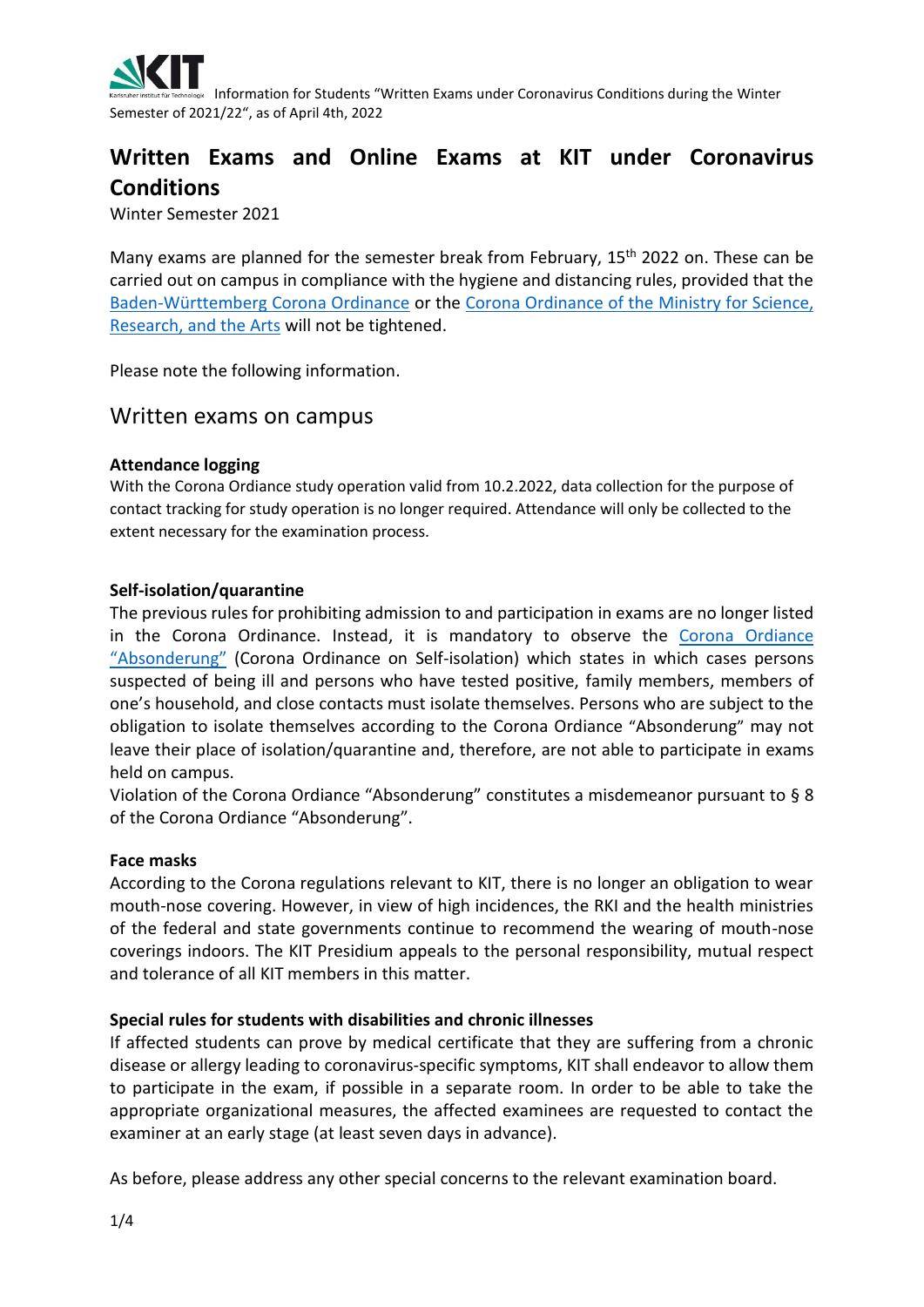

 Information for Students "Written Exams under Coronavirus Conditions during the Winter Semester of 2021/22", as of April 4th, 2022

### **Fair policy which, in line with the examination board's decision, allows withdrawal from exams**

Notwithstanding the KIT Studies and Examination Regulations, and due to the special coronavirus situation, students in the current examination period may withdraw from all exams in writing without giving reasons and even at short notice, i.e. until immediately before an exam. Such withdrawal can be submitted by email to the examiner in charge. No medical certificate is required. If in doubt, please consult the relevant examination board/examiner.

Please note that if still possible, you should deregister from the respective exam using the Campus Management System instead of deregistering by email. If deregistering by email with your examiner in charge, please use your KIT email address to enable a clear and secure assignment. Please indicate your matriculation number and the title(s) and number(s) of the exam(s) from which you wish to deregister.

#### **General hygiene rules**

In addition, we ask that you continue to observe the general hygiene regulations (for all participants):

- After arriving at the building and before entering the lecture room, please wash your hands thoroughly and/or use the hand disinfectant provided.
- When entering the exam room, please make sure to keep a distance of at least 1.5 m to those waiting.
- The exam sheets have been placed in envelopes in advance and shall be handed out either at the identity checkpoint at the entrance to the lecture hall or be laid out on the desks; after the exam, they shall be put back in the envelope and, keeping the required distance, be placed in one of the collecting boxes provided.
- Wherever practicable, the entrances to the exam rooms shall be used either as entrance or exit doors.
- Between exams, the desks used shall not be cleaned. In the entrance area, cleaning supplies are available to the examinees.
- As access to the buildings may be staggered, please allow sufficient time on the day of the written exam.

Please follow your supervisors' instructions.

## Online exams

Various digital or digitally supported exam formats have emerged at KIT since the beginning of the coronavirus pandemic. Already during the last exam period, upload exams (open-book exam) and online exams (done directly in ILIAS) were conducted.

With the amendment of the Act of Baden-Württemberg on Universities and Colleges through the 4th Higher Education Law Amendment Act (4. Hochschulrechtsänderungsgesetz) of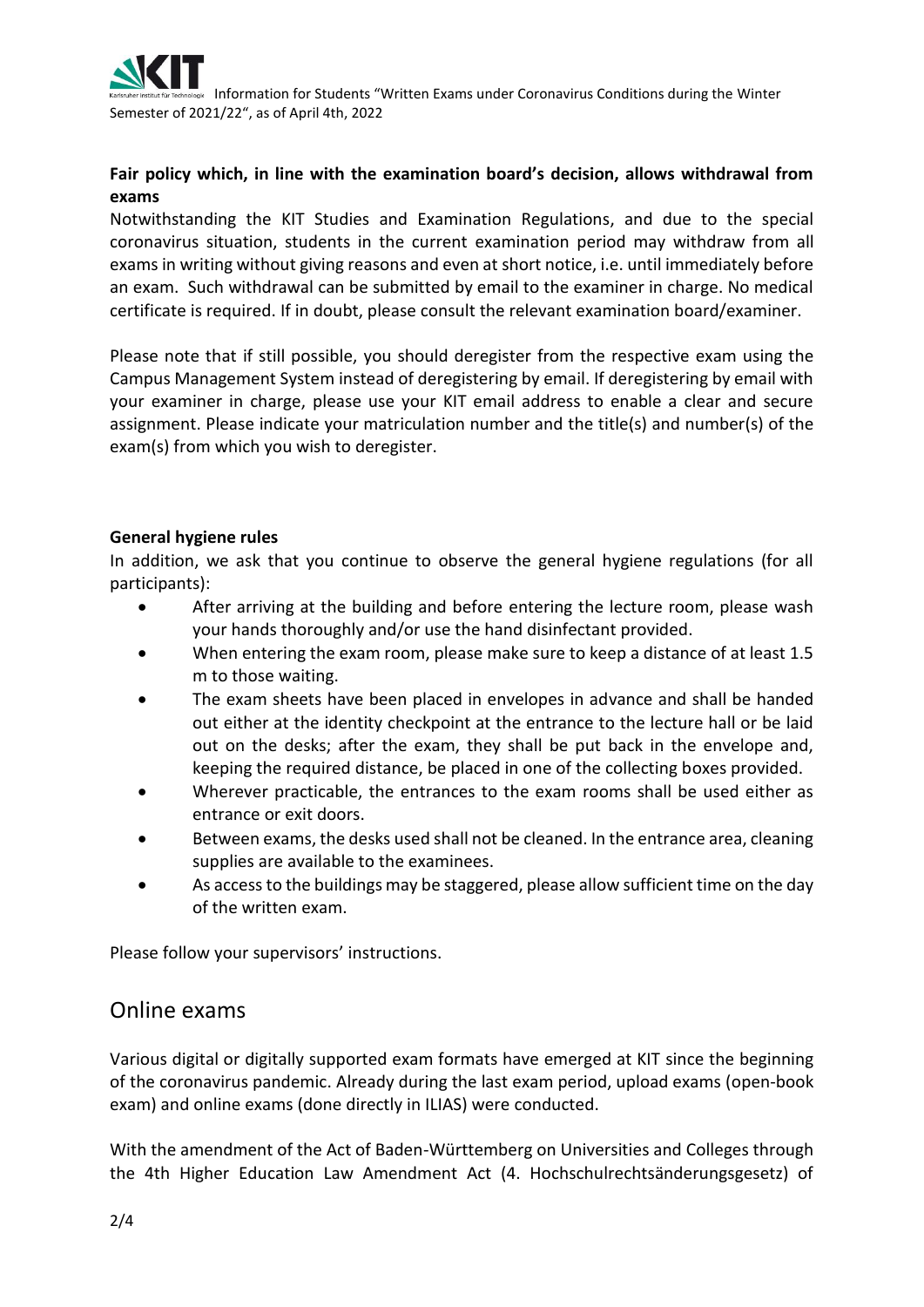

 Information for Students "Written Exams under Coronavirus Conditions during the Winter Semester of 2021/22", as of April 4th, 2022

December 17, 2020, the universities are granted the possibility to offer **online exams with video supervision** (proctored exams) in addition to the previous online open-book exams.

Proctored online exams are *voluntary* unless they are conducted on the premises of KIT or at exam centers. Voluntariness can be ensured in particular by offering an on-campus exam to be done at the same time (or, if not at the same time, during the same exam period), as far as such exam is legally permissible i.e., especially if the infectious situation and the Corona Ordinance requirements allow this.

**Deregistration:** Students can choose between the proctored online exam and the on-campus alternative. Deregistration from both the proctored online exam and the on-campus alternative is possible without giving reasons before the exam sheets have been issued. However, **registrations can be changed** from proctored online to on-campus exams only up to one week before the date of the online exam. After this time, students can still deregister from the proctored online exam without giving reasons until the exam sheets have been issued. It is, however, no longer possible to change to the on-campus alternative.

**Change in exam type:** The exam type is considered as having been changed in accordance with § 3 paragraph 4 of the KIT Corona Statutes, if the type of exam (written, oral, other type) has been changed by the examiner at short notice due to the pandemic. Proctored online exams shall be considered written exams, open-book formats (upload - written exams and online exams) shall be considered other types of exams, and proctored oral exams shall be considered oral exams. Thus, one speaks of a change in exam type, if, for example, there is a change from a written supervised exam to the online open-book format or to an oral exam.

The examinees must be informed about the change in exam type at least 14 days before the exam date. If there has been a change in exam type, a failed exam attempt shall be disregarded and be considered a free trial. A completed exam, however, cannot be repeated e.g., to improve grades.

If, for example, an exam has been intended as written on-campus exam but is then conducted as proctored online exam, this is **not** a change in exam type within the meaning of the Corona Statutes, and the above free-trial principle and obligatory period of 14 days' notice do not apply. Of course, the examiners will make every effort to notify you of any such change at the earliest possible time.

**Technical difficulties during online exams** may occur as errors in the transmission or processing of exam questions or as problems in the transmission of images or sound.

If the transmission or processing of the exam questions or video supervision during the exam demonstrably are not technically feasible at the time of the exam in the case of a proctored online exam, the exam shall be terminated and the attempt shall be disregarded.

3/4 If the image or sound transmission demonstrably has been temporarily disrupted during a proctored online exam, the exam shall be continued after troubleshooting. If the technical malfunction continues and the examiner deems that troubleshooting will not be successful, the exam will be terminated also and the attempt will be disregarded.